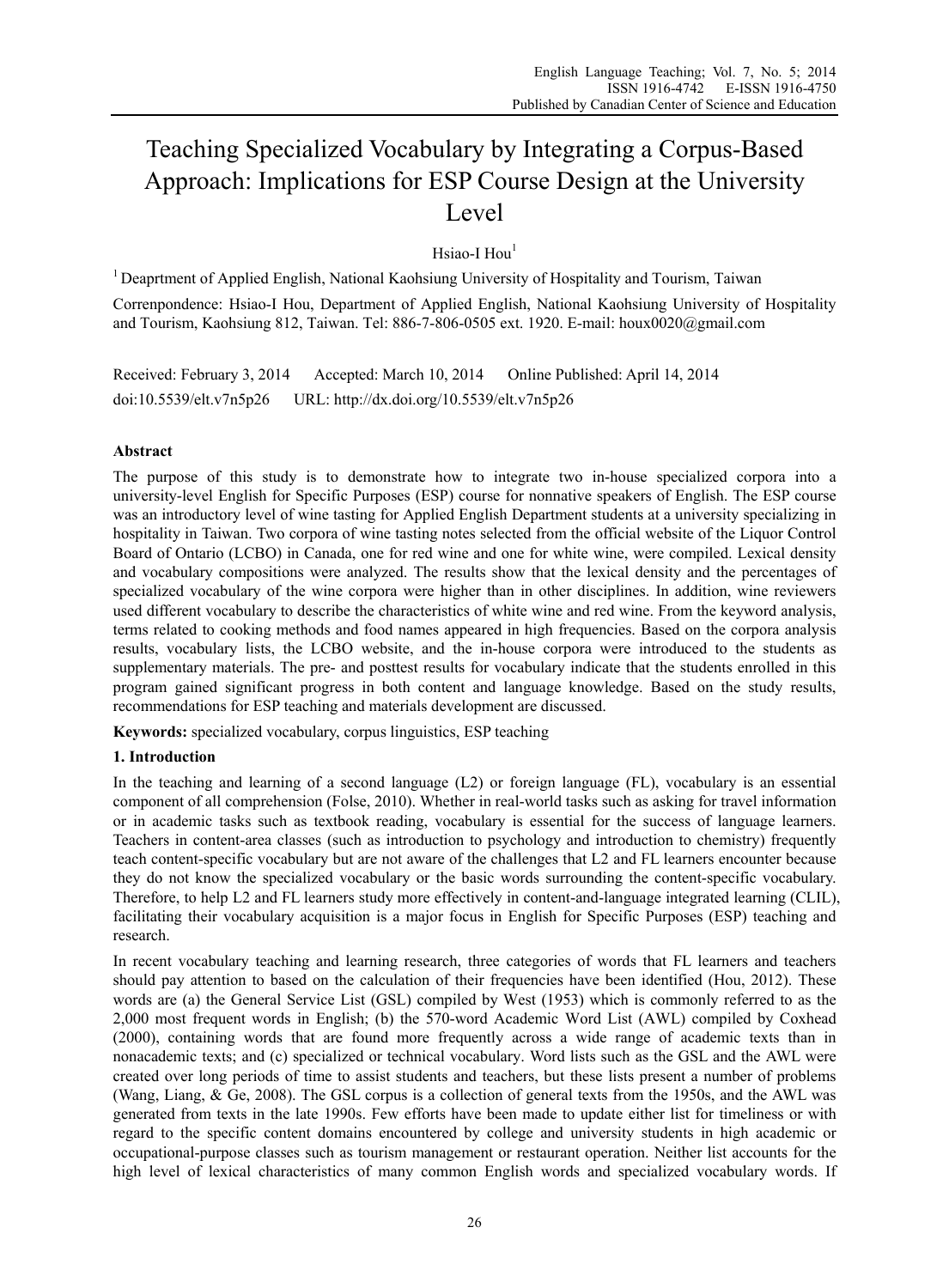teachers and material writers have more knowledge of which common words or technical words, and specifically which meanings of those words, are more likely to appear in students' academic or occupational settings, then they will be better positioned to help students acquire the vocabulary needed for successful comprehension of the target language.

The purpose of this study is to demonstrate how to integrate specialized corpora from a particular hospitality field into an introductory wine tasting course and to identify core and specialized vocabulary word lists for practical ESP teaching materials for nonnative speakers of English at the university level. To prove the effectiveness of this teaching approach, the progress of learners will also be reported. In the following sections, essential literature and background information for this study are presented. The study then introduces the research questions and study results and proposes ESP vocabulary teaching implications.

# **2. Literature Review**

To satisfy the research purposes, two major topics will be discussed in this section. First, issues in corpus linguistics, especially language teaching applications, will be presented. Second, specialized vocabulary and its teaching approaches will be discussed.

## *2.1 Corpora in Language Teaching*

# 2.1.1 Corpus Definition

Corpus linguistics is a broad field that studies a representative body of language as it exists in authentic speech or text rather than language that is invented for the purpose of illustrating a certain linguistic construct or theory (Meyer, 2002; Murphy, 1996). Meyer (2002, p. xiii) referred to corpus linguistics as not only a linguistic field but also a methodology that presupposes that it is "important to base one's analysis of language on real data—actual instances of speech or writing—rather than on data that are contrived or 'made-up'". Other characteristics of corpus studies include the use of computers for quantitative analysis and the use of qualitative techniques by researchers. Corpus studies can be used to study a wide range of language phenomena, including historical and stylistic conventions, discourse patterns, language acquisition, grammatical constructions, and vocabulary analyses (Teubert & Cremakova, 2007).

# 2.1.2 Corpora in Language Education

In addition to informing researchers, corpus linguistics has valuable classroom applications for language pedagogy. From a teaching perspective, based on the characteristics of a corpus, it can be categorized as a general or specialized corpus. A general corpus is most useful for developing an idea of the global behavior of vocabulary items or phrases and can be used for publishing dictionaries and textbooks. Unlike the corpora for dictionaries, a specialized corpus consists of language that is selected for specific purposes. A specialized corpus is particularly useful for understanding how language is used in a particular register of the language (Tribble, 1990). For instance, a corpus that consists of creative writing texts allows for an analysis of images and metaphors that were applied by specific writers and facilitates comparative studies of writers. Similarly, a corpus that consists of business letters can provide insight into the grammar and types of wording that are appropriate for a variety of politeness strategies (Cornnor, Davis, & DeRycker, 1995).

Today, both dictionaries and computerized corpora are key resources for L2 learners. With the development of user-friendly concordance programs and English corpora, attention has shifted to an approach using authentic language samples in the classroom (Johns, 2002). Wichmann (1995), for example, used corpora and a concordance program to teach German because she believed that dictionaries do not provide a sufficiently authentic meaning. A significant contribution that a corpus brings to L2 acquisition is that the materials that it provides are authentic examples. A corpus-based approach gives authentic examples while providing students with opportunities to be explorers (Dodd, 1997). With authentic examples, learners observe the true use of language. Flowerdew (1993) cautioned against using manipulated examples because of the possibility that learners may not observe the actual use of the target language. Therefore, many scholars promote the use of corpora in L2 and FL education as beneficial in developing reading and writing skills and in understanding and producing particular texts and types of texts (Aston, 2001; Flowerdew, 2001; Connor & Upton, 2004; Römer, 2011). From the perspective of language learners, corpus-based L2 and FL instruction can offer a means by which to increase their motivation and render them more autonomous (Woolard, 2000) while allowing them to mine language descriptions through the corpus (Aston, 2001). Several studies have reported the effectiveness of using corpora in teaching applications, including adopting concordancing software during the acquisition of L2 or FL, such as through collocation learning (Howarth, 1998; Sun & Wang, 2003), lexical acquisition (Cobb, 1999), writing (Sun, 2007; Tribble, 2001), and grammar (Sun, 2003).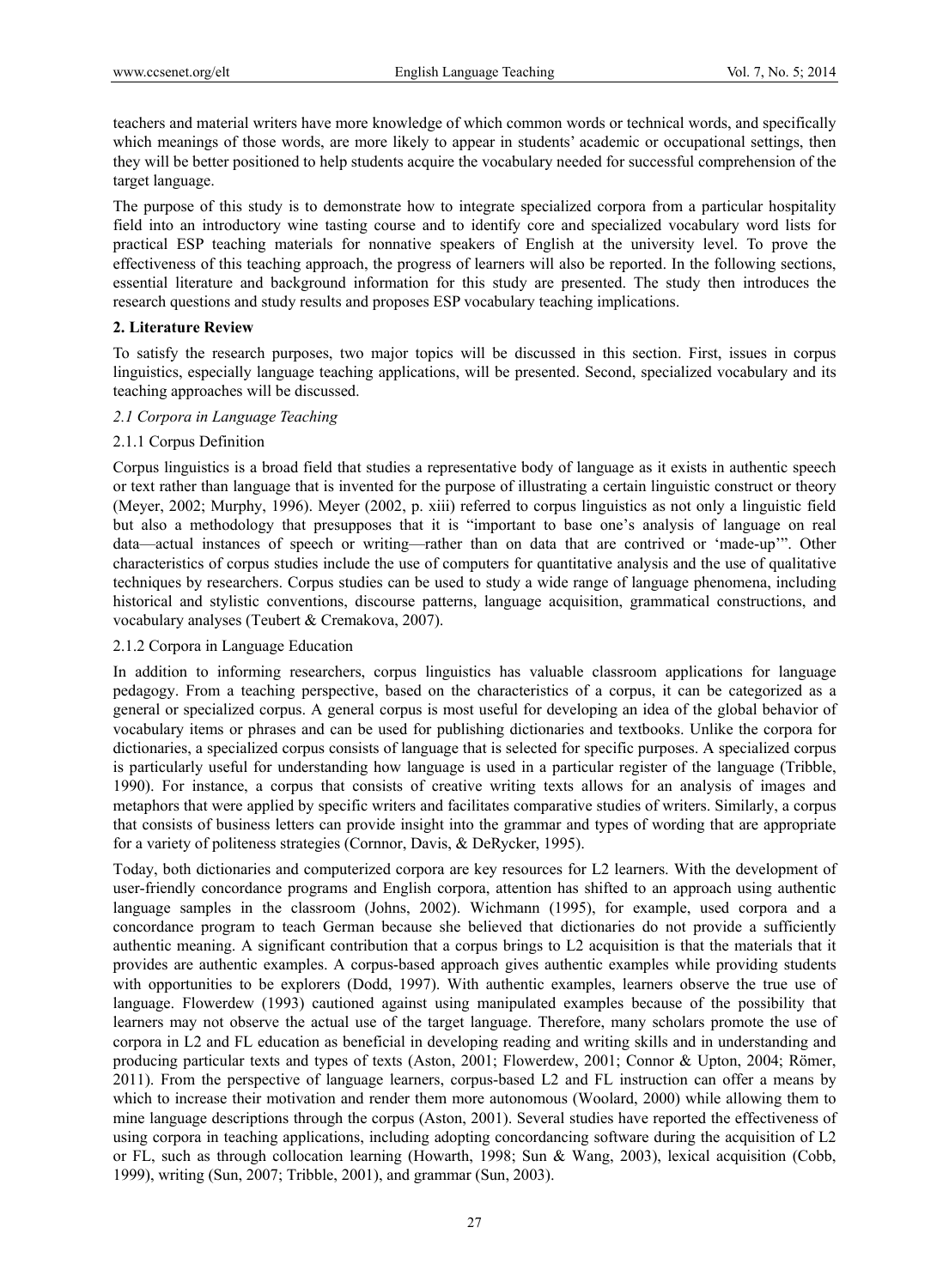In summary, researchers and practitioners have recognized the usefulness of corpora and various software applications in language classrooms and have developed course designs, materials, and classroom applications based on corpus-based language instruction. Corpus-based language learning can meet the needs of learners by stimulating their motivation to learn with authentic examples (Sun, 2007) through inductive thinking strategies, developing ESL learners' comprehension and transforming learned linguistic knowledge into reading and writing skills.

## *2.2 Specialized Vocabulary and Teaching Approaches*

#### 2.2.1 Definition of Specialized Vocabulary

Nation (2008) noted that specialized or technical vocabulary can come from high-frequency (HF) or low-frequency (LF) words in the GSL and in academia. He defined specialized vocabulary as words that are "recognizably specific to a particular topic, field or discipline" (2001, p. 198). Acquiring specialized vocabulary is crucial to learners to attain academic literacy and to become part of their chosen academic discourse communities. In recent years, numerous studies have focused on and contributed to the knowledge of specialized vocabulary (Chung & Nation, 2004; Fraser, 2004; Kaewphanngam, 2002; Rizzo, 2010; Sutarsyah et al., 1994). These studies have helped to define exactly what determines whether a word is specialized and how much specialized vocabulary is found in textbooks. Further studies have begun to address the issues of how well L2 students are acquiring this important vocabulary.

## 2.2.2 Specialized Vocabulary in ESP Research and Teaching

According to Waring and Nation (2004), a reader needs to know at least 95% of the surrounding vocabulary to successfully guess the meaning of a new word through context. If readers are not capable of doing so, then they will need to interrupt their reading to find the meaning of the word in a dictionary. If specialized vocabulary constitutes as much as 30% of a text, then it will be difficult for students to acquire these words incidentally when they first meet them, and it will be extremely slow and frustrating for them to be constantly using a dictionary. Chung and Nation (2003, 2004) found that the specialized vocabulary of an anatomy textbook consisted of 4,270 words, which is a large number of words for students to use a dictionary to find the meanings of words or to acquire them incidentally. The researchers (Chung & Nation, 2003) found that LF vocabulary constituted 11.8% of the words in a specialized anatomy text. If the level of LF vocabulary is relatively high in graduate texts, then the task of acquiring specialized vocabulary becomes even more difficult for nonnative speakers of English. As Chung and Nation (2004) observed, there is a need for further research focused on specialized vocabulary words because the number of these words and their characteristics are not well understood.

To identify specialized vocabulary words, Chung and Nation (2004) suggested four different approaches, which they then tested on an anatomy textbook to verify which approach was the most accurate. In their testing, Chung and Nation classified as specialized any words that occurred at least 50 times more often in the specialized text than in the general corpus. Overall, this approach was determined to be as reliable as using a dictionary, but the authors found that it did not identify specialized terms that were also commonly used outside of the field. Fraser (2005) replicated the research of Chung and Nation (2004) using a similar rating scale on a different applied linguistics text and a pharmacology text with similar results. Sutarsyah et al. (1994) used a corpus analysis on an undergraduate economics textbook and then checked their findings with a dictionary of economics and found that the number of vocabulary words was similar to that found in other undergraduate texts.

Nation (2008) estimated that the specialized vocabulary of a particular field consists of 1,000 to 5,000 words. Corpus linguistics analyses of university textbooks have shown that the GSL's 2,000 most common words are found in approximately 80% of academic texts and that academic vocabulary appears in 8.5% to 10% of texts (Coxhead & Nation, 2001; Sutarsyah et al., 1994; Ward, 1999). Nation (2001, p. 12) thus estimated that specialized vocabulary appears in approximately 5% of academic texts, with LF words constituting the final 5%. However, these analyses were conducted on introductory-level undergraduate textbooks.

Because specialized vocabulary was estimated to constitute only approximately 5% of these introductory-level texts, it has perhaps not drawn sufficient attention. However, some researchers have advocated that more attention should be given to teaching specialized vocabulary. Sutarsyah et al. (1994) advocated giving attention to HF, specialized vocabulary. The authors found that using texts from a variety of disciplines to introduce vocabulary led to learners acquiring a great deal of vocabulary that would be of no use to them in their own disciplines. Therefore, these researchers emphasized the value of ESP classes, in which students concentrate on the vocabulary that they need for their disciplines. In addition, more recently, there have even been suggestions that academic vocabulary should be taught in a more specialized manner. Hyland and Tse (2007) suggested that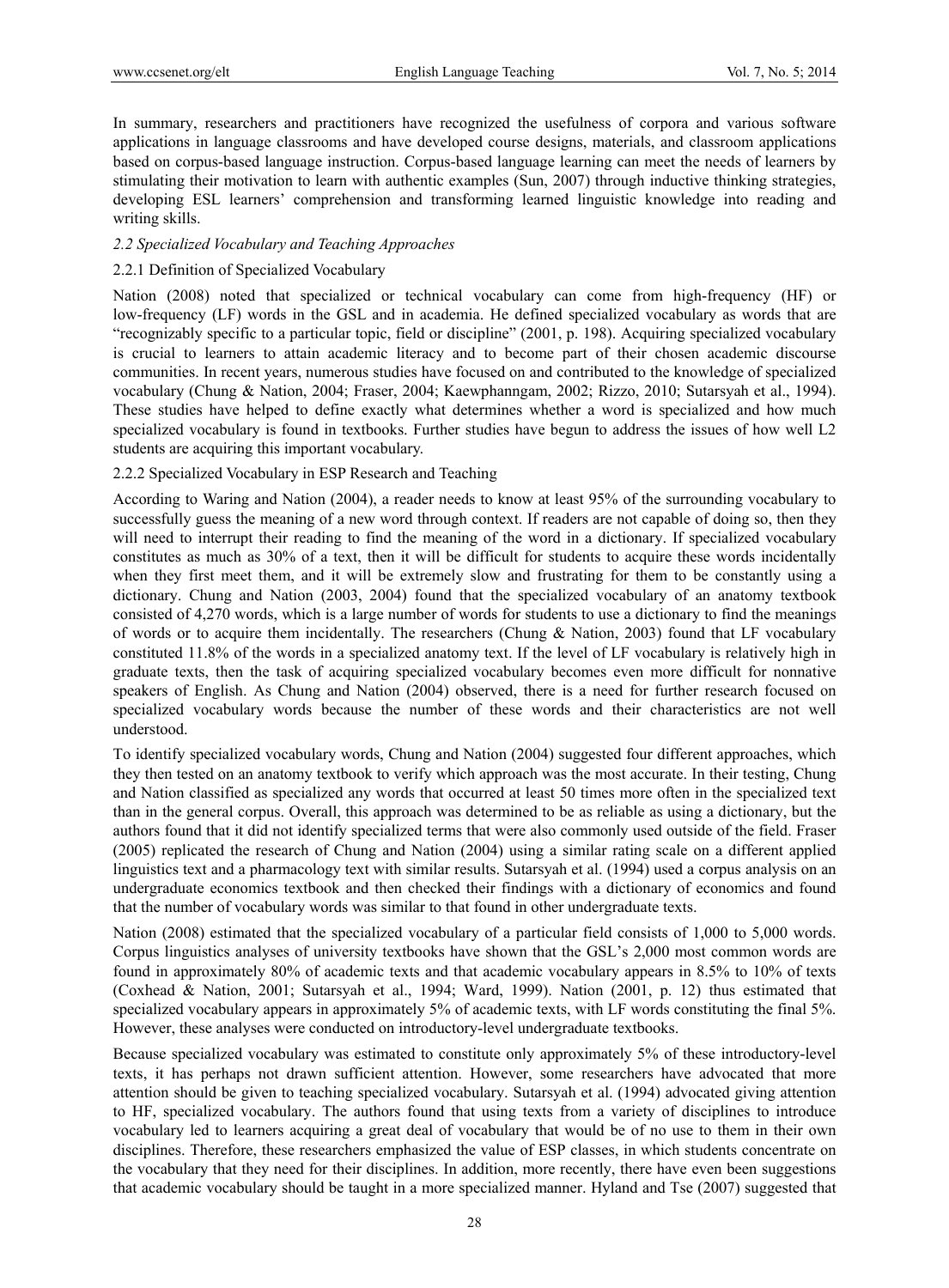academic vocabulary should be viewed as discipline-specific words ranging from those that are particular to one discipline to those that share some meaning and use with words in other fields, and they concluded that these should be the words that teachers introduce and spend time practicing in the ESP classroom. These researchers also suggested that corpus-informed lists should be established from the texts that students will need to read and the genres that they will need to write in for their various disciplines.

Specialized vocabulary definition and acquisition have been seriously lacking in research. In addition, current research outcomes are not sufficient to instruct on how to teach specialized vocabulary. One controversial issue has been whether to teach vocabulary implicitly or explicitly for better comprehension. Schmitt (2000) and Nation (2001) suggested that a combination of both approaches be utilized because certain vocabulary is best acquired incidentally through repeated exposure or specific learning activities, whereas other features, such as word forms or grammar features, should be explicitly explained.

The present study will demonstrate a case study to show how to integrate specialized corpora from the Internet and how to teach wine vocabulary to nonnative speakers of English who are hospitality majors at the university level. Implications for teaching specialized vocabulary and ESP material development in other disciplines will be recommended based on the study results. The following research questions will guide this study:

1) In the wine discourse, what are the characteristics of word composition?

2) After the implementation of this corpus-based approach in teaching, do hospitality students' English competence and subject knowledge of wine improve?

3) What implications for ESP teaching and material development can be made based on the study results?

## **3. Methodology**

In this section, detailed descriptions of the course design and the specialized corpora used in this study will be presented. Subsequently, the linguistic features analyzed in this study will be discussed. Finally, the analysis tools and evaluation procedure will be described.

#### *3.1 The Course Context and the Specialized Corpora*

#### 3.1.1 The Course Context

To enhance students' English learning and promote an internationalized curriculum, a content-and-language integrated learning (CLIL) program was implemented at a university specializing in hospitality in Taiwan where the researcher works. The CLIL approach involves combining content and language teaching, offering equal attention to each (Dalton-Puffer, 2011), and the basic concept is similar to the ESP teaching approach. After careful evaluation and selection, several introductory-level courses, including *Introduction to Hospitality, Food Culture*, *Introduction to Wine Tasting*, and *Service Management,* were chosen as model courses for demonstrating CLIL teaching approaches. Since 2011, these courses have been taught in the Department of Applied English and in the International Bachelor Program of Tourism Management at this university.

In both the CLIL and ESP teaching principles, subject areas demonstrate specific language features or registers; therefore, learning specific subjects and registers is important for mastering specific content (Brinton et al., 2003). In addition, while learning a second or foreign language, learners should be exposed to real-life and authentic materials. Based on these concepts, two in-house corpora were compiled by the researcher and integrated as part of the teaching materials for the *Introduction to Wine Tasting* course. The teaching objectives for this wine course are as follows:

1) To understand the factors that influence the style and price of wine

- 2) To know the characteristics of the principal grape varieties
- 3) To provide information to customers about wines and spirits
- 4) To produce analytical tasting notes on wines using industry-recognized tasting terms

This wine course was offered in the Applied English Department for first-year university students during the winter 2012 term as an elective course. This course yielded two credits following successful completion and comprised 36 hours of class time that was divided into 2-hour sessions each week for 18 weeks. The 42 students enrolled in the class were aware that it was a CLIL program course, which meant that English would be the medium for instruction. Among the students, 5 of them (12%) were in CEF A2 level, 28 (67%) were in CEF B1, and 9 (21%) were in CEF B2. In addition to one required textbook, the in-house corpora were used as supplementary material for this course.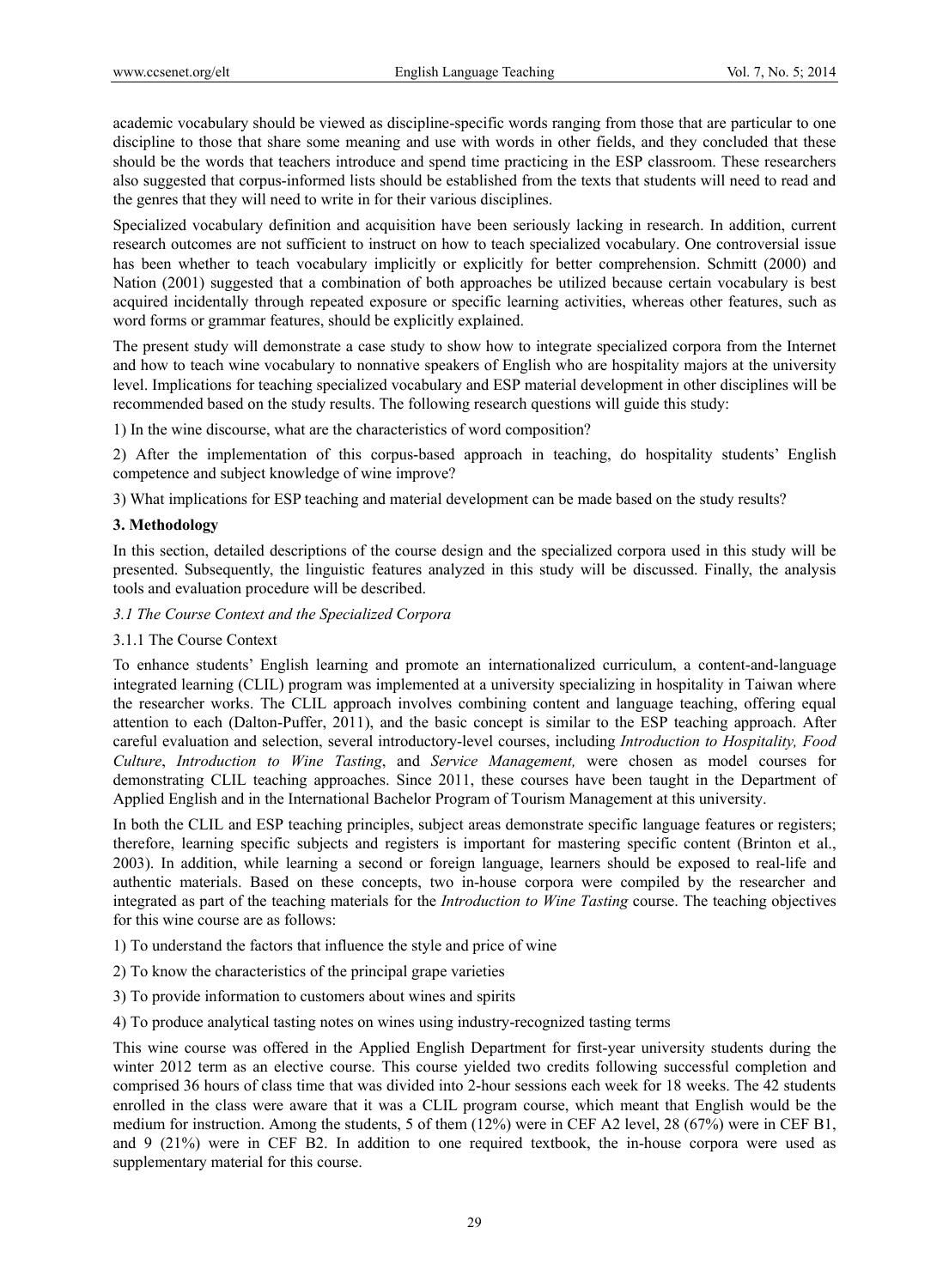## 3.1.2 The Specialized Corpora

To compile the in-house corpora, the design methodology followed the suggestions of Coxhead (2000) and Biber et al. (1998) for specialized corpus design. As Coxhead (2000) stated, collecting various short texts increases the representativeness of the corpus and decreases the bias. In addition, the size should be approximately 100,000 words to reach acceptance requirements, and the texts should be collected from various sources. In addition, Biber et al. (1998) stated that the texts included in the corpus should be available for everyone to access. To satisfy the abovementioned principles and the course objectives, two specialized corpora were compiled, one for red wine (RC) and one for white wine (WC). All the wine tasting notes in these corpora were from the official website of the Liquor Control Board of Ontario (LCBO) in Canada. The LCBO is an Ontario government enterprise and is one of the world's largest buyers and retailers of alcoholic beverages. The LCBO website provides customers with complete information on wine products and services. The website is available in both English and French. The product search engine provides tasting notes, limited-time offers, daily store inventories, and store locations.

Unlike other research on wine criticism, this study did not select texts from magazines or newspapers as resources because those types of texts tend to be long and tend to cause comprehension difficulties for novice learners. The tasting notes on the LCBO website are short texts ranging from 30 to 130 words that are devoted to describing and evaluating wines. Through the search engine on the website, red wine and white wine tasting notes are easy to select. The following is a typical tasting note from the LCBO website:

(1) Earthy and fruity with plum, dark cherry and woodsmoke on the nose. The palate presents generous dark fruit accented by earth and smoke. Big fleshy tannins, but also a good backbone of acidity providing balance and structure. A boisterous and flavourful wine that will mellow impressively with another 2-4 years. Would make a nice addition to a meal featuring herbed rare steaks or game.

For the purpose of this study, to select appropriate texts for the corpora, keywords including product type, wine regions, and grape varieties were used while searching the LCBO websites. Only texts containing 50-90 words were selected. If a text is short—containing fewer than 50 words—then it likely cannot present sufficient information on a typical tasting note. If the text is longer than 91 words, then it is likely to be too difficult for novice readers. In addition, only texts that describe dry to off-dry wines were selected because sweet wine is in another wine category and its descriptors differ. From the texts, reviews that evaluated wines made from both old world (wine-producing countries in Europe) and new world wine regions (wine producing countries outside of Europe) were randomly selected. In addition, another wine instructor who has taught wine and spirits courses in the Foods and Beverages Management Department for twelve years at this university was invited as a consultant to participate in designing the corpora and in screening the analysis results.

Table 1 shows the distributions of the selected tasting notes according to where the wines were made. To compare the linguistic differences, the WC and RC were also combined as a Total Corpus (TC), which was used as a reference. As Table 1 shows, the TC contained 1,866 wine tasting notes (WC=933 and RC=933) and 124 665 words. The RC contained 65 421 words, and the WC contained 59 244 words. The average length of the red wine tasting notes was 71 words, whereas the average length for the white wine notes was 64 words.

| Regions   | Countries    | $#$ of texts in RC | $#$ of texts in WC |
|-----------|--------------|--------------------|--------------------|
|           | <b>USA</b>   | 63                 | 63                 |
|           | Australia    | 63                 | 63                 |
|           | New Zealand  | 63                 | 63                 |
| New World | Chile        | 63                 | 63                 |
|           | South Africa | 63                 | 63                 |
|           | Argentina    | 63                 | 63                 |
|           | Canada       | 63                 | 63                 |
|           | France       | 125                | 125                |
| Old World | Italy        | 125                | 125                |
|           | Spain        | 125                | 125                |

|  |  |  | Table 1. Number of tasting notes and reviewed wine production countries in the corpora |  |  |
|--|--|--|----------------------------------------------------------------------------------------|--|--|
|  |  |  |                                                                                        |  |  |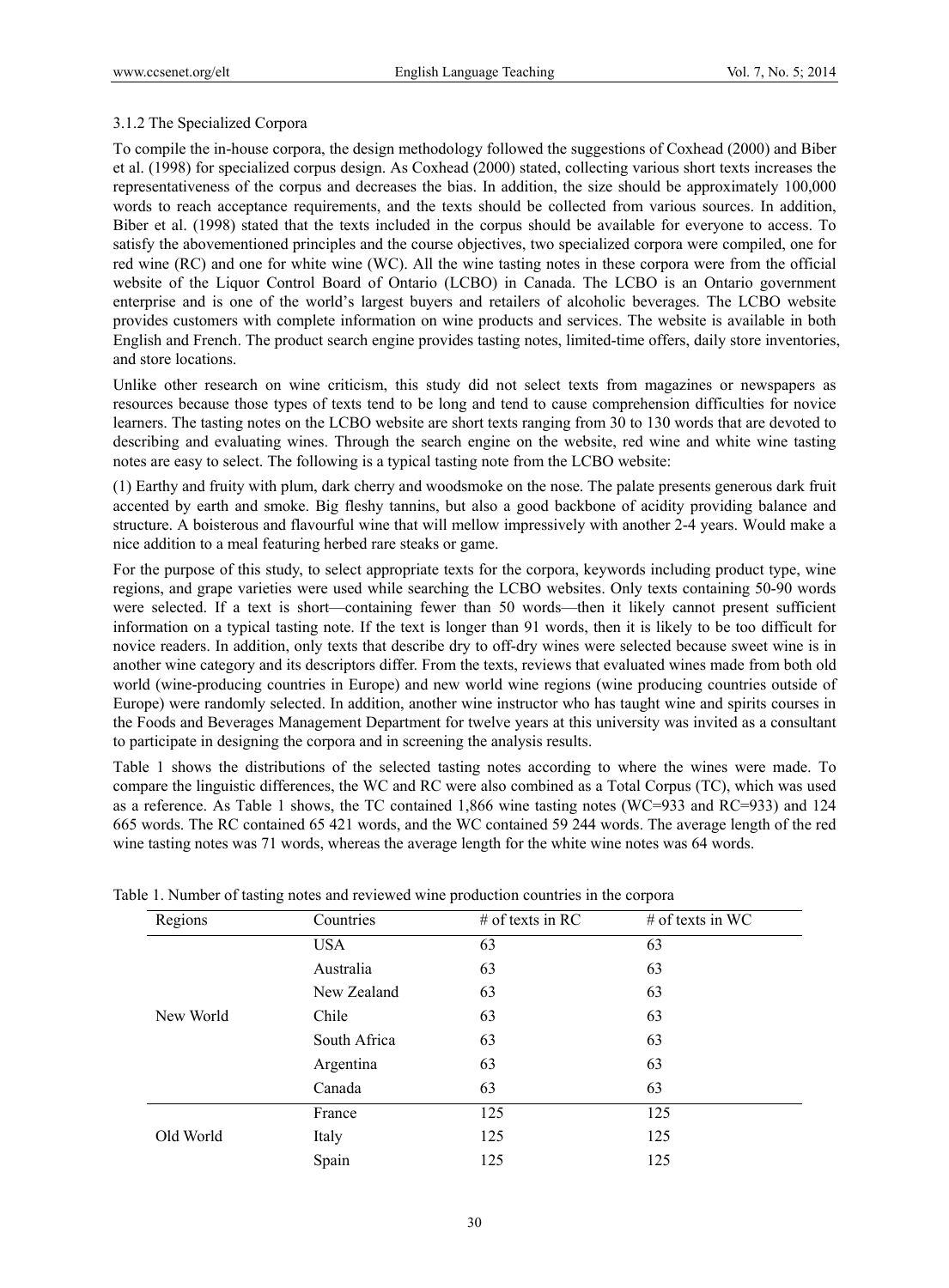| Portugal                  |        |
|---------------------------|--------|
| # of Tasting Notes<br>933 | 933    |
| 65421<br># of Words       | 59 244 |

# *3.2 Selected Linguistic Features for Analyses*

To answer the research questions, vocabulary compositions including the GSL, the AWL, specialized vocabulary, and keywords were analyzed. In addition, some linguistic features, including the personal pronouns, verb tenses, and verb forms presented in the corpora, were taught to the students explicitly or were assigned as homework for their own practice.

# *3.3 Analytical Tools*

*Lexical Tutor* and *AntConc* were the tools used for the analyses in the corpus study. These two application programs are available free on the Internet. *Lexical Tutor* can be helpful in analyzing the word compositions in a corpus by categorizing words into GSL, AWL, and off-list words. In addition, this program can determine the defining lexis as keywords in a specialized corpus by comparing with a reference corpus. *AntConc* was used for the word frequency and concordance analyses.

To evaluate the program's effectiveness and to monitor students' learning progress, pre- and posttests on vocabulary and reading comprehension of wine discourse were implemented. The tests were designed by the researcher and the subject expert. The pretest was implemented during the second week of the classes, and the same test was delivered in the 17<sup>th</sup> week of the classes as a posttest. The results were checked and scored by the researcher. *SPSS 14.0* was used for the ANOVA analysis for the pre- and posttests.

# **4. Results**

# 4.1 *Vocabulary Profiles*

Based on the *Lexical Tutor* analysis, the vocabulary profiles of the corpora are presented in Table 2. Overall, in the corpora, the K1 and K2 (GSL) words constituted 70% of the texts. Approximately 4% of the words appeared on the AWL, and more than 25% of the vocabulary consisted of off-list words. The red wine corpus appeared to contain more academic and off-list words than did the white wine corpus. Compared with other studies (Coxhead & Nation, 2001; Sutarsyah et al., 1994; Ward, 1999) of university academic textbooks, the specialized corpora contained lower percentages of GSL and AWL words but higher percentages of off-list words. In other words, off-list words appeared relatively frequently in these texts, which could cause difficulties for the learning processes of nonnative speakers of English learning processes (Chung & Nation, 2003). The lexical density was higher in the RC than in the WC. According to Stubbs (2001), the typical level of lexical density in written texts is approximately 40%, ranging from 36% to 57%. The lexical density values for the RC (67%) and the WC (65%) were much higher than 57%, indicating that these wine tasting notes contained greater percentages of content words in the texts and thus that the texts could be understood only by members of the wine community. This type of text was likely challenging for novice first-year university students.

|                        | <b>RC</b> |         | <b>WC</b> |               | <b>TC</b>   |         |
|------------------------|-----------|---------|-----------|---------------|-------------|---------|
|                        | Tokens    | $\%$    | Tokens    | $\frac{0}{0}$ | Tokens      | $\%$    |
| K1 Words $(1-1000)$    | 38 3 8 9  | 58.68   | 35 114    | 59.27         | 73 502      | 58.96   |
| <b>Function Words</b>  | (21406)   | (32.72) | (20854)   | (35.20)       | $(42\ 261)$ | (33.90) |
| Content Words          | (16983)   | (25.96) | (14260)   | (24.07)       | (31 241)    | (25.06) |
| K2 Words (1001-2000)   | 6882      | 10.52   | 6872      | 11.60         | 13 751      | 11.03   |
| $K1 + K2$ Words        |           | (69.20) |           | (70.87)       |             | (69.99) |
| AWL Words (Academic)   | 2820      | 4.31    | 2079      | 3.51          | 4899        | 3.93    |
| Off-List Words         | 17 3 3 0  | 26.49   | 15 179    | 25.62         | 32 5 13     | 26.08   |
| Total                  | 65421     | 100     | 59 244    | 100           | 124 665     | 100     |
| <b>Lexical Density</b> |           | 67      |           | 65            |             | 66      |

Table 2. Vocabulary profiles of the RC, WC, and TC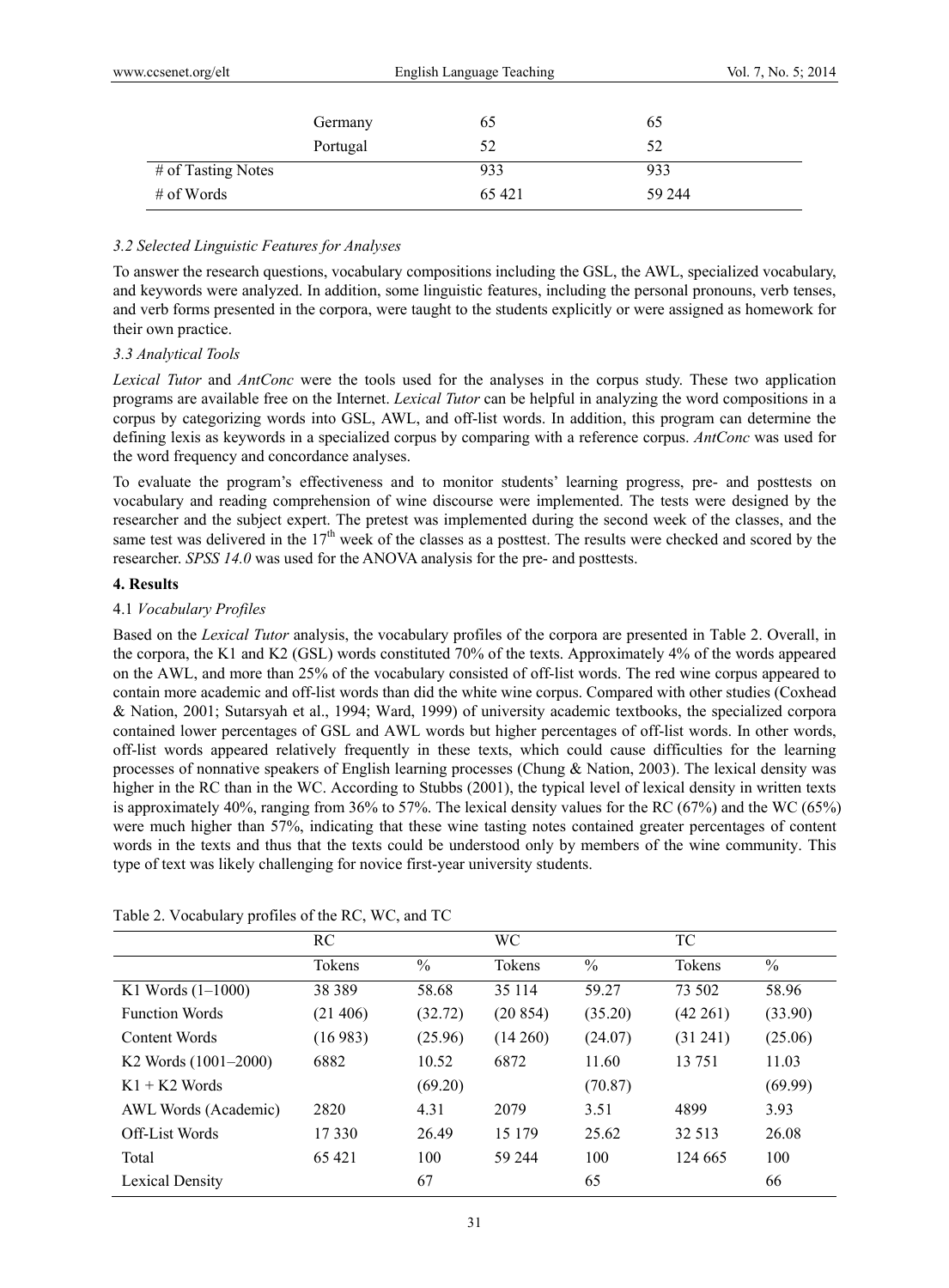Although there were low percentages of AWL words in both of the corpora, these types of words are important in nonnative speakers' academic learning. As Kaewphanngam (2002) defined, word families in a specialized corpus that belong to an AWL category can be identified as subspecialized vocabulary. Based on the *Lexical Tutor* data, Table 3 presents the 20 most frequent AWL words in the RC and the WC. The table shows that words in this category tended to appear across different disciplines and did not reflect the nature of the specific discourse. Among the listed words, 10 words appeared in both the RC and the WC: *medium, complex, core, layer, intensity, feature, style, concentration, display,* and *classical*. The table also shows that reviewers describing red wine and white wine used different words from the AWL to write their tasting notes.

| Rank           | <b>RC</b>     | WC            | Rank | <b>RC</b> | <b>WC</b>    |
|----------------|---------------|---------------|------|-----------|--------------|
|                | medium        | medium        | 11   | display   | persistent   |
| 2              | structure     | intensity     | 12   | plus      | considerable |
| 3              | complex       | style         | 13   | evolve    | create       |
| $\overline{4}$ | core          | classical     | 14   | focus     | display      |
| 5              | layer         | complex       | 15   | approach  | emphasis     |
| 6              | intensity     | feature       | 16   | classical | layer        |
| 7              | feature       | concentration | 17   | estate    | precise      |
| 8              | potential     | core          | 18   | mature    | restraint    |
| 9              | style         | notion        | 19   | reveal    | tension      |
| 10             | concentration | energy        | 20   | benefit   | anticipate   |

Table 3. The 20 most frequent AWL words in the RC and the WC

In a previous study, Kaewphanngam (2002) identified specialized vocabulary as word families that do not belong to function words, the GSL, or the AWL. From the *AntConc* analysis, Table 4 lists the 20 most frequent specialized vocabulary words from the RC and the WC. After the GSL, AWL, and function words were deleted from the corpora, the specialized vocabulary constituted approximately 24.6%. The subject expert was consulted, and he agreed that the lists could have reflected the nature of the language used in wine discourse. The most frequent specialized vocabulary in these two corpora differed. Most of the words were related to the nouns that are used to describe the aromas and flavors of the wines. On both lists, among the top 5 words, *palate* and *aroma* could be identified as HF specialized words in the wine community. In describing the sensation of wine in the mouth, the level of *tannin* is an important modifier for red wine, and *acidity* is an important criterion for evaluating the sense on the palate for white wine. A study of the 20 most frequent specialized vocabulary words found that words related to berry fruits and to burnt and wooden notes were frequently used in the red wine notes. In the white wine tasting notes, citrus and stone fruits were widely referenced.

Table 4. The 20 most frequent specialized vocabulary in the RC and the WC

| Rank | RC      | WС      | Rank | <b>RC</b>  | WC.        |
|------|---------|---------|------|------------|------------|
|      | cherry  | aromas  | 11   | raspberry  | floral     |
| 2    | aromas  | acidity | 12   | ruby       | lemon      |
| 3    | palate  | palate  | 13   | blackberry | lime       |
| 4    | tannins | citrus  | 14   | vanilla    | Chardonnay |
| 5    | vintage | crisp   | 15   | cellar     | melon      |
| 6    | bodied  | peach   | 16   | blueberry  | spice      |
| 7    | plum    | body    | 17   | Pinot      | grapefruit |
| 8    | acidity | score   | 18   | cedar      | texture    |
| 9    | spice   | oak     | 19   | smoky      | creamy     |
| 10   | oak     | pear    | 20   | elegant    | apricot    |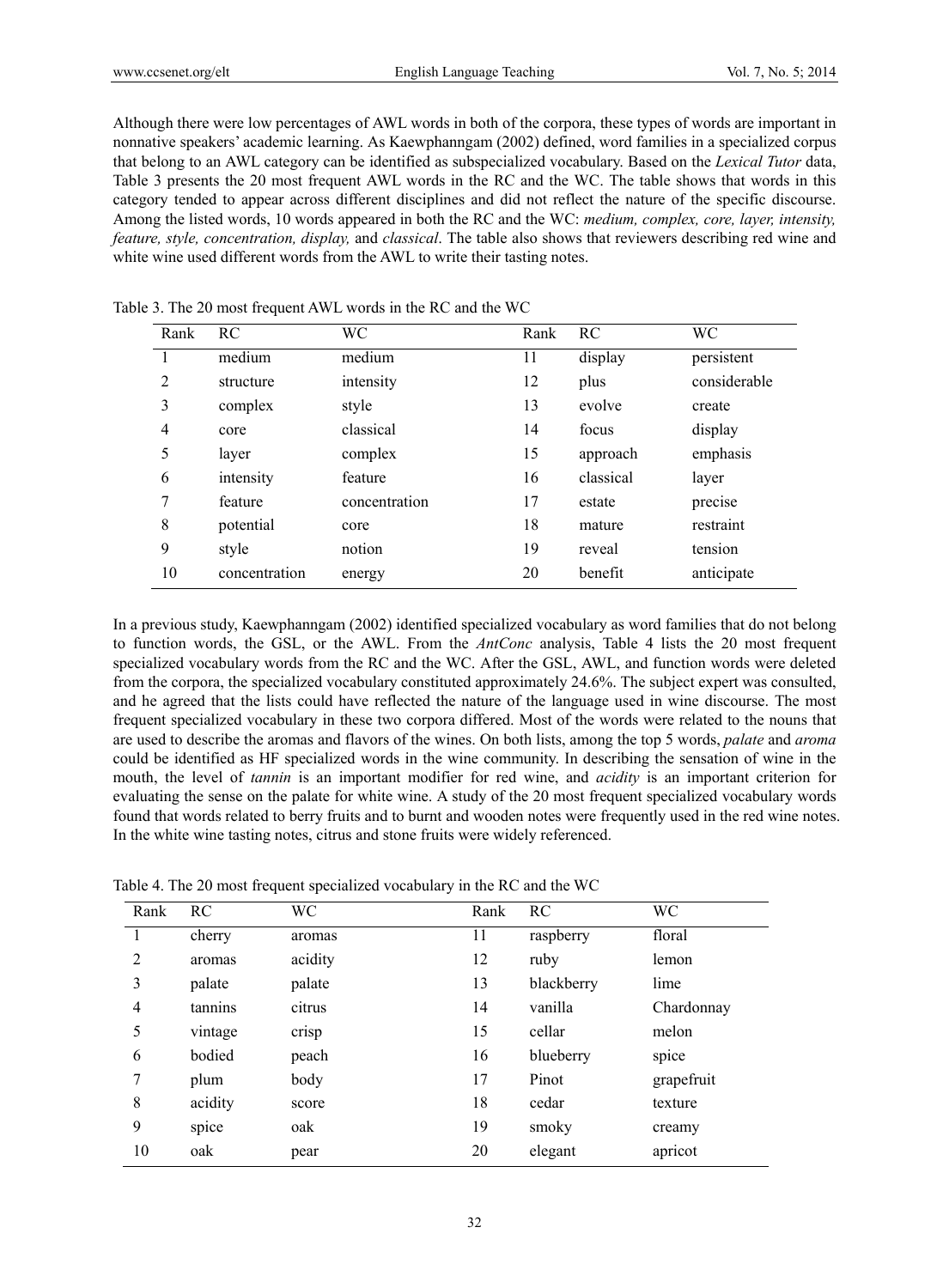In the study of specialized corpora, another important feature for analysis is the keyword. According to Scott (1997, p. 237), a keyword is "a word which occurs with unusual frequency in a given text". To calculate the unusual frequency of words in a specialized corpus, a large general corpus is typically used as a reference for contrast. In the present study, the Spoken British National Corpus, a general corpus, was used to perform the analysis. From the *Lexical Tutor* analysis, Table 5 shows the 20 most frequent keywords from the RC and the WC. The list shows that most of the words were related to the descriptions of the smell and taste of the wines. The wine reviewers primarily used fruits and vegetables to describe the perceptual experience, but the types of fruits and vegetables to describe the white and red wines were quite different. In addition, providing suggestions for food pairing is an important aspect of wine tasting notes. Therefore, certain words were related to cooking methods and food terms. For example, on the RC keyword list, *braise* and *tenderloin* were ranked 8<sup>th</sup> and 12<sup>th</sup>, whereas *sear, sushi,* and *seafood* were ranked  $8<sup>th</sup>$ ,  $10<sup>th</sup>$ , and  $16<sup>th</sup>$ , respectively.

| Rank | RC        | WC        | Rank | <b>RC</b>  | WC         |
|------|-----------|-----------|------|------------|------------|
|      | tannins   | citrus    | 11   | hickory    | herbaceous |
| 2    | palate    | palate    | 12   | tenderloin | guava      |
| 3    | blueberry | aromas    | 13   | mocha      | nectarine  |
| 4    | aromas    | racy      | 14   | garnet     | floral     |
| 5    | medallion | pith      | 15   | allure     | gooseberry |
| 6    | cassis    | asparagus | 16   | blackberry | seafood    |
| 7    | espresso  | elegant   | 17   | weight     | vibrant    |
| 8    | braise    | sear      | 18   | peppercorn | fragrant   |
| 9    | anise     | melon     | 19   | clove      | ferment    |
| 10   | elegant   | sushi     | 20   | opaque     | zest       |

Table 5. The 20 most frequent keywords from the RC and the WC

#### *4.2 Students' Learning Progress*

In the first lecture of the class, the LCBO website and the *AntConc* software were introduced to the students, who were taught how to search for wine information and tasting notes on the LCBO website. The students were also trained on how to use the functions of the software, including the concordance and word lists, using the in-house wine corpora. Figure 1 illustrates an example of the concordance lines of *palate*.

| Concordance | Concordance Plot   File View   Clusters   Collocates   Word List       |      | <b>Keyword Li</b> |
|-------------|------------------------------------------------------------------------|------|-------------------|
| <b>Hit</b>  | <b>KWIC</b>                                                            | File |                   |
| 1           | se welcomes you in. The palate offers an impressive com LCBO wine m    |      |                   |
| 2           | , and raspberry. On the palate this elegant effort is : LCBO wine :    |      |                   |
| 3           | d woodsmoke aromas. The palate follows suit, with a he ILCBO wine :    |      |                   |
| 4           | and blackberries. The palate it dry and full bodied ( ILCBO wine )     |      |                   |
| 5           | Int. It shows lovelv mid-palate juiciness and an elegan MLCBO wine i   |      |                   |
| 6           | The medium-full bodied palate is generously fruited am LCBO wine a     |      |                   |
| 7           | and cinnamon stick. The palate has a modest, easy-drin LCBO wine :     |      |                   |
| 8           | q?). A knockout on the palate! Fruit-forward with ton:  LCBO wine :    |      |                   |
| 9           | d velvety-smooth on the palate, with a full body and a   LCBO wine :   |      |                   |
| 10          | und, and layered on the palate, this intense, full-fla   LCBO wine :   |      |                   |
| 11          | , and blueberry. On the palate it is medium to full-bo ILCBO wine :    |      |                   |
| 12          | dsmoke on the nose. The palate presents generous dark : LCBO wine :    |      |                   |
| 13          | ts of forest floor. The palate follows suit with black   LCBO wine :   |      |                   |
| 14          | nervy intensity on the palate with a high level of rad LCBO wine a     |      |                   |
| 15          | tannins and refined mid-palate acidity. Very good bala: LCBO wine :    |      |                   |
| 16          | smoke and anise on the palate, and a lovely soft text; LCBO wine :     |      |                   |
| 17          | 4+ has a Dandasine 14ths TCDA Hina<br>$On$ the melete<br>and blushawer |      |                   |
|             |                                                                        |      |                   |

Figure 1. Screen shot of a concordance line in *AntConc*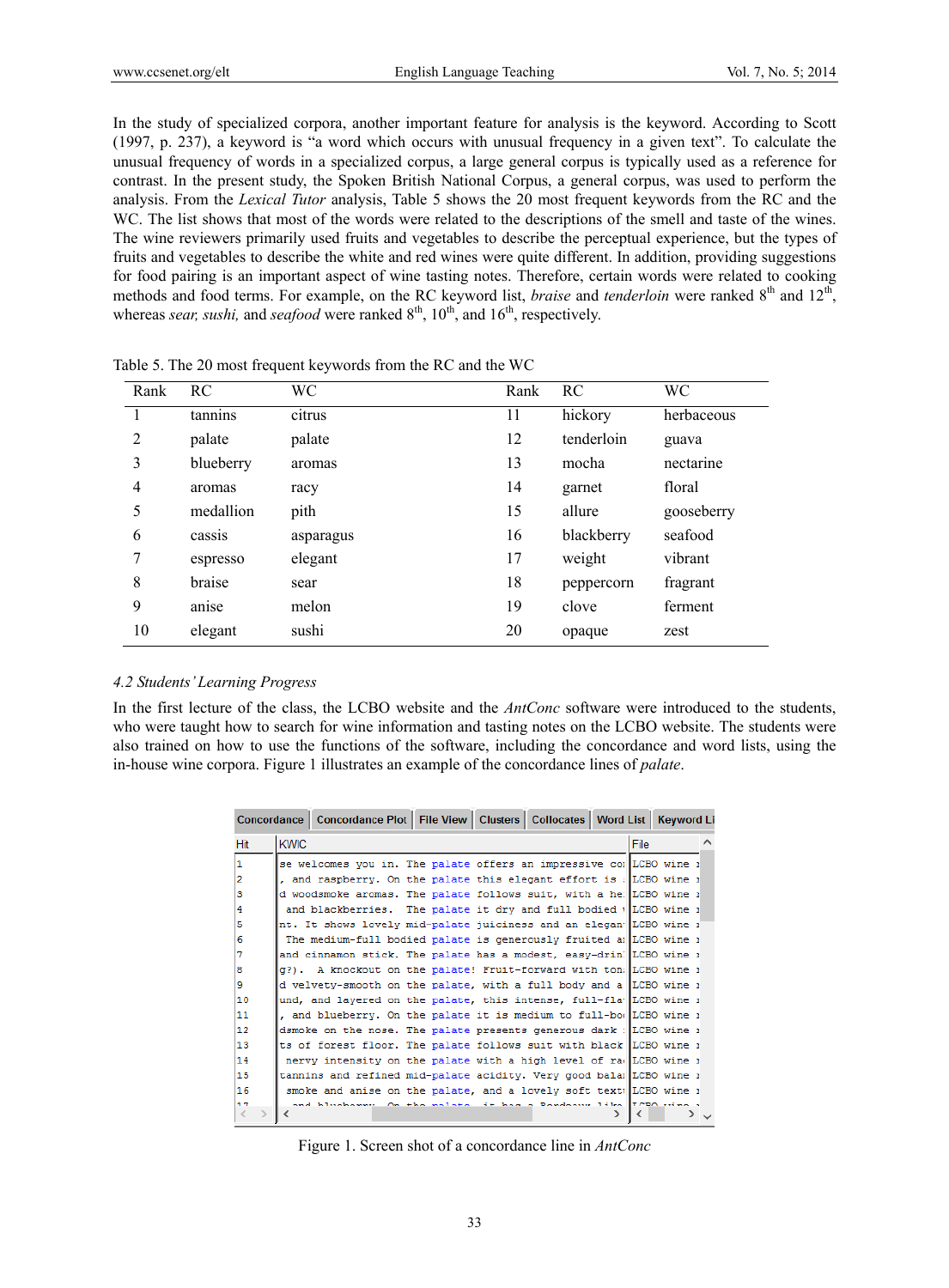First, the students were told to pay attention to the verb tenses used in the concordance lines. For example, in Figure 1, all the verbs after *palate* are in present tense. Second, the students were advised to be aware of the prepositions used in the concordance lines. As Figure 1 shows, *on* is the preposition used before *the palate*. These analytical skills were explained thoroughly and repeatedly to the students. A variety of activities and tasks integrated with using the LCBO website, the two in-house corpora, and *AntConc* were assigned as homework for the following 14 weeks. These activities included checking the definitions of the vocabulary words and identifying the typical use and meaning patterns of the vocabulary words, phrases, and grammatical points found in the RC and WC. Some practices were discussed and taught explicitly in the class, and some were designed as previewing or reviewing activities.

In the second lecture, lists of the 50 most frequent AWL and 100 most frequent specialized vocabulary and keywords generated by the researcher from the two corpora were given to the students. In addition, vocabulary and reading comprehension tests were administered. On the tests, 30 multiple-choice questions were related to specialized vocabulary and keywords, and 10 multiple-choice questions were related to the AWL. Two tasting notes were selected from the LCBO website and used as reading comprehension passages. The students had to answer 10 multiple-choice reading comprehension questions based on these two passages. The total score for the test was 100 points. The test questions had been reviewed by the subject expert, and the tests were scored by the researcher. During the 17<sup>th</sup> week, the same vocabulary and reading comprehension tests were administered again to investigate the students' progress.

The pre- and posttest ANOVA results clearly show that the students' performance on the vocabulary and reading comprehension tests progressed. The average score on the pretest was 59.12, and the average score on the posttest was 81.91. The students scored significantly higher for all three test items on the posttest compared with the pretest. This result indicates that the students gained both vocabulary and content knowledge of the wine community during the 18 weeks of course instruction.

| <b>Test Items</b>                 | Pretest |       | Posttest |      | F           |  |
|-----------------------------------|---------|-------|----------|------|-------------|--|
|                                   | Mean    | S. D. | Mean     | S D  |             |  |
| Specialized Vocabulary & Keywords | 35.91   | 5.33  | 51.64    | 3.63 | $130.91***$ |  |
| AWL                               | 12.27   | 2.17  | 14.45    | 1.67 | $8.531*$    |  |
| Reading Comprehension             | 11.82   | 2.89  | 14 82    | 2.02 | $15.96***$  |  |
| <b>Total Score</b>                | 59.12   | 890   | 8191     | 5.72 | 93 82***    |  |

Table 6. The ANOVA results from the pre- and posttests

## **5. Conclusions**

This study demonstrates how to integrate specialized corpora into a CLIL course for nonnative speakers of English at the university level. To satisfy the teaching objectives, two in-house corpora were compiled and used as supplementary materials for the students' practice and homework. The vocabulary analyses demonstrated that more specialized corpora tend to have a higher frequency of content words. This observation was also reflected in the high lexical density (greater than 66%) and the strong presence of specialized vocabulary (more than 24%). Although the passages that were chosen for the wine corpora were fairly short, roughly 50 to 90 words per passage, compared with Rizzo's (2010) study of the telecommunication engineering corpus (TEC), the lexical study in the present study was much higher than that of the TEC. In addition, as Chung and Nation (2003) observed, when specialized vocabulary words constitute as much as 30% of a text, it is difficult for students to acquire these words. In addition, GSL words are HF words that constitute up to 80% of running texts (Nation, 2001), but the wine corpora analyses showed that GSL words actually constituted approximately 70% of the wine tasting notes. Compared with normal general English texts, wine tasting notes appear to be more challenging for nonnative speakers.

As Sinclair (1991) noted, analysis of each specialized corpus demonstrates the individual characteristics because of the unique objectives and emphases of each corpus. Because providing only the core vocabulary lists as supplementary material to students is not sufficient, the reading skills of learners should be emphasized. Therefore, in addition to the word lists and the corpora, the present study also integrated the LCBO website as part of the supplementary materials. Through the exercises and homework, the students should have become familiar with the language used in the specific community. From the analyses of vocabulary compositions, the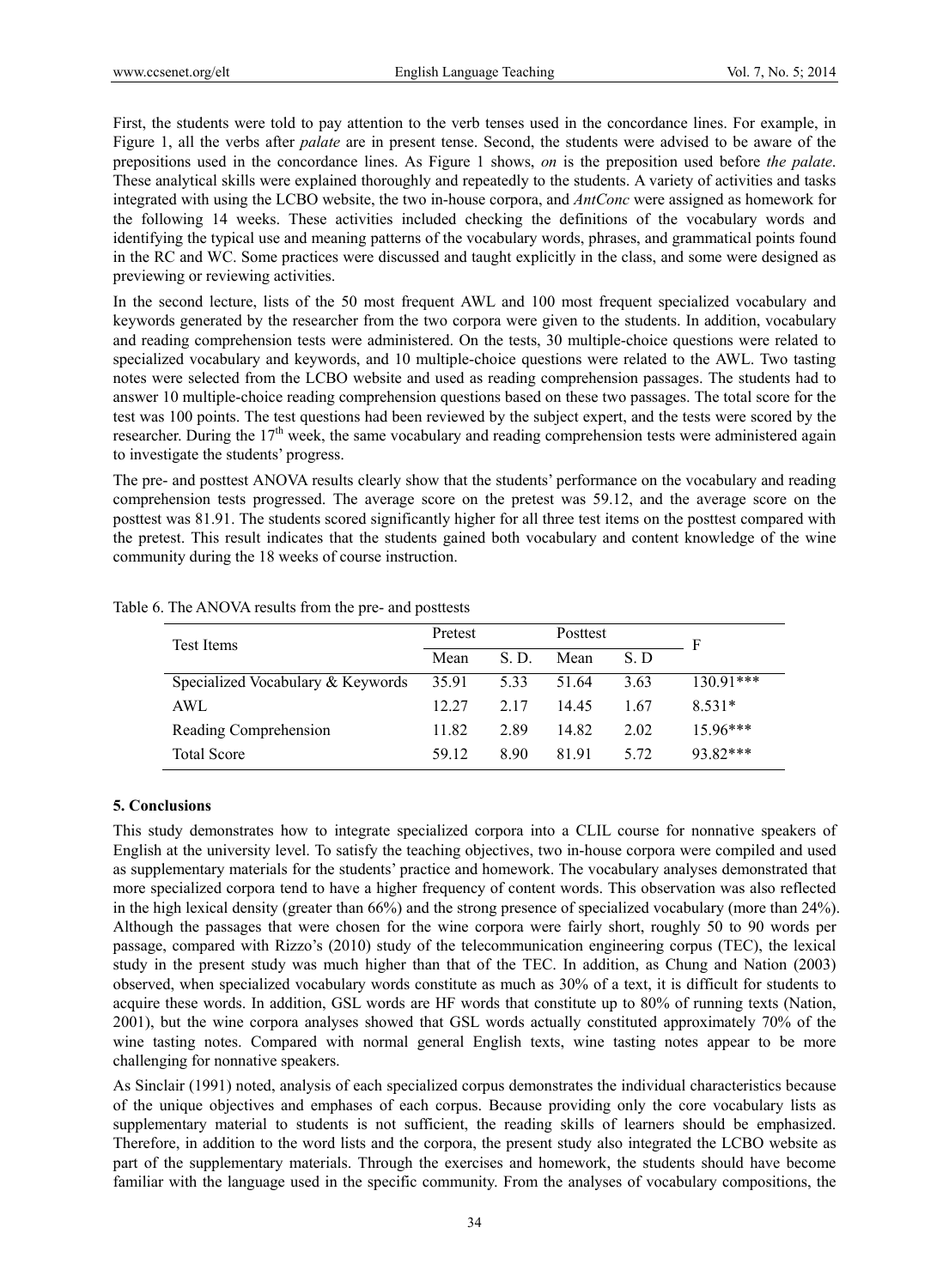wine tasting notes in the corpora could have been difficult for the students; however, based on the pre- and posttest analyses, student performance in vocabulary and reading comprehension improved significantly.

In this study, the teachers played two roles: one role as the facilitator expected to know about the availability of useful and authentic resources to fit the students' needs and the teaching objectives and another role as a guide to assist students in identifying the language patterns and behaviors of words and phrases on their own as language researchers. In addition, teachers should focus on teaching the specialized vocabulary and expressions that students will use or be expected to use in their subject areas. This can be done by helping learners gain the more general skills of recognizing specialized words, interpreting definitions, relating senses to a core meaning, and learning word parts (Chung & Nation, 2003). Teachers can provide learners with the tools for dealing with specialized vocabulary. This strategy can help teachers not to get involved in trying to teach in a specialized area, but can direct students' attention to vocabulary strategies.

For other academic disciplines, ESP teachers and material developers are encouraged to use the results from the specialized corpus analysis as inputs for course content design. Many interactive exercises can be developed based on these corpus analysis results, including creating gap-filling exercises for students to explore specific vocabulary, such as adjectives, verb tenses, and prepositions. Other exercises may encourage students to explore a particular discourse by identifying the grammatical features and usage patterns of the vocabulary and key phrases in a specific corpus. When designing these types of activities, both ESP teachers and learners should have proper training in accessing the corpora and using the analytical tools. If the ESP teacher is not an expert in the subject area, then a subject expert should be involved in the corpus design and material development processes.

This study emphasizes the importance of helping learners increase their awareness of how language features are used in their subject areas. The results of the present study aim to empower teachers and students to use authentic materials as tools to understand and explore their own discourse communities. For future research, it would be useful to investigate the same linguistic features in the same field but using different text resources, such as wine review articles in newspapers or magazines. By comparing the research results, researchers can obtain a broader understanding of wine language.

#### **Acknowledgements**

This study was presented at the 2014 CamTESOL Annual Conference in Cambodia and was provided a grant by the National Science Council of Taiwan to cover traveling expenses (Grant number: 103-2914-I-328-002-A1).

#### **References**

- Aston, G. (2001). Learning with corpora: An overview. In G. Aston (Ed.), *Learning with corpora* (pp. 1-45). Houston, TX: Athelstan.
- Biber, D., Conrad, S., & Repper, R. (1998). *Corpus linguistics: Investigating language structure and use*. Cambridge: Cambridge University Press. http://dx.doi.org/10.1017/CBO9780511804489
- Brinton, D., Snow, M., & Wesche, M. (2003). *Content-Based Second Language Instruction*. Ann Arbor: The University of Michigan Press.
- Chung, T. M., & Nation, P. (2003). Technical vocabulary in specialized texts. *Reading in a Foreign Language*, *15*, 103-116. Retrieved from http://nflrc.hawaii.edu/rfl/October2003/chung/chung.html
- Chung, T. M., & Nation, P. (2004). Identifying technical vocabulary. *System*, *32*, 251-263. http://dx.doi.org/10.1016/j.system.2003.11.008
- Cobb, T. (1999). Breadth and depth of lexical acquisition with hands-on concordancing. *Computer Assisted Language Learning*, *12*(4), 345-360. http://dx.doi.org/10.1076/call.12.4.345.5699
- Connor, U., Davis, K., & DeRycker, T. (1995). Correctness and clarity in applying for overseas jobs: A cross-cultural analysis of U.S. and Flemish applications. *Text*, *15*, 457-475. http://dx.doi.org/10.1515/text.1.1995.15.4.457
- Connor, U., & Upton, T. A. (Eds.). (2004). *Discourse in the Professions. Perspectives from Corpus Linguistics*. Amsterdam: John Benjamins. http://dx.doi.org/10.1075/scl.16
- Coxhead, A. (2000). A new academic word list. *TESOL Quarterly*, *34*, 213-238. http://dx.doi.org/10.2307/3587951
- Coxhead, A., & Nation, P. (2001). The specialized vocabulary of English for Academic purposes. In J. Flowerdew, & M. Peacock (Eds.), *Research perspectives on English for academic purposes* (pp. 252-267).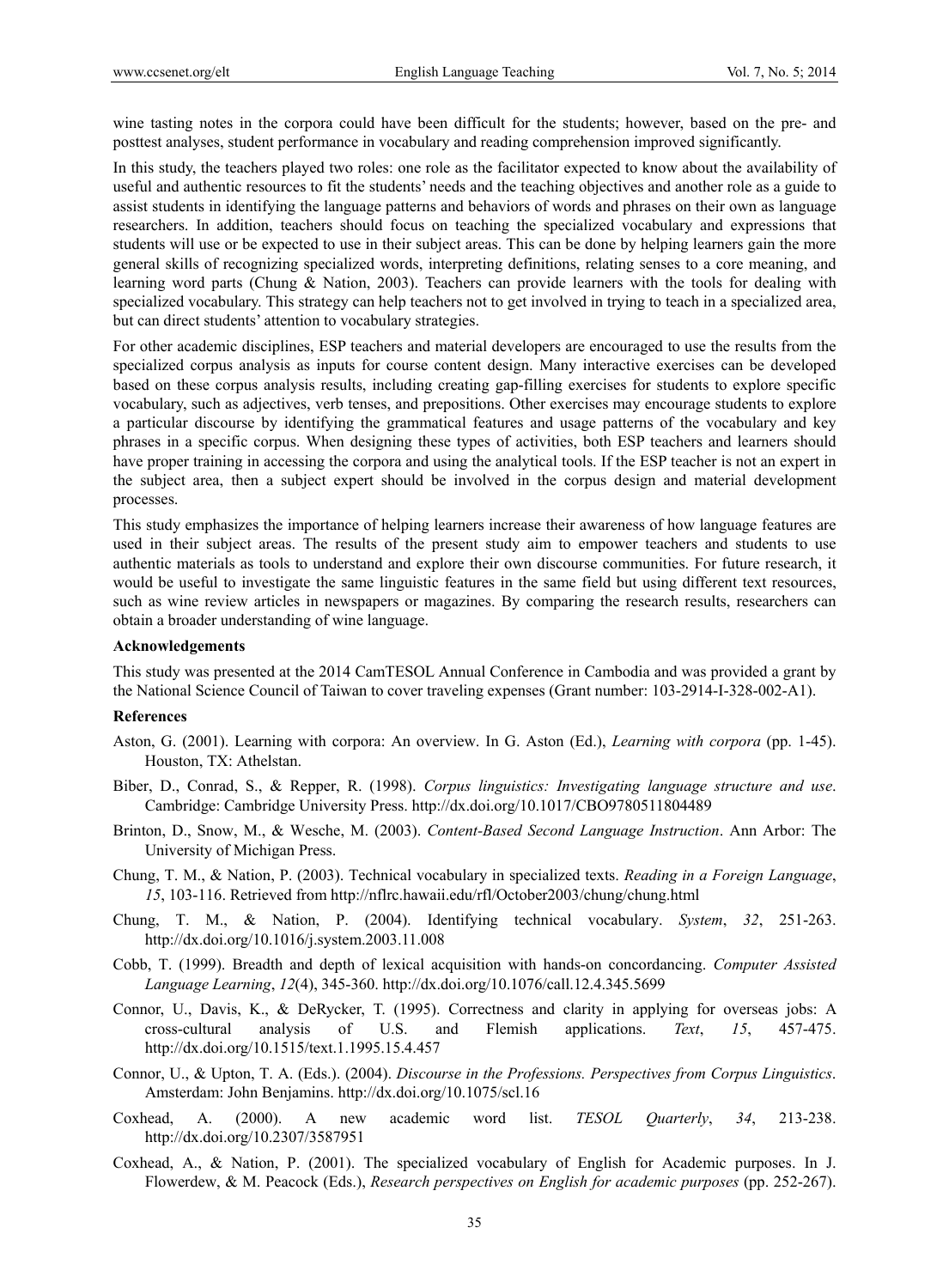Cambridge: CUP. http://dx.doi.org/10.1017/CBO9781139524766.020

- Dalton-Puffer, C. (2011). Content and language integrated learning: From practice to principles. *Annual Review of Applied Linguistics*, *31*, 182-204. http://dx.doi.org/10.1017/S0267190511000092
- Dodd, B. (1997). Exploiting a corpus of written German for advanced language learning. In A. Wichmann, S. Fligelstone, T. McEnery, & G. Knowles (Eds.), *Teaching and language corpora* (pp. 131-145). New York, NY: Longman.
- Flowerdew, J. (1993). Concordancing as a tool in course design. *System*, *21*(2), 231-244. http://dx.doi.org/10.1016/0346-251X(93)90044-H
- Flowerdew, J. (2001). Concordancing as a tool in course design. In M. Ghadessy, A. Henry, & R. Roseberry (Eds.), *Small Corpus Studies and ELT: Theory and Practice* (pp. 71-93). Amsterdam: John Benjamins Publishing Company.
- Folse, K. (2010). Is explicit vocabulary focus the reading teacher's job? *Reading in a Foreign Language*, *22*, 139-160. Retrieved from http://nflrc.hawaii.edu/rfl/April2010/articles/folse.pdf
- Fraser, S. (2004). The lexical characteristics of technical texts. In K. Bradford-Watts, C. Ikeguchi, & M. Swanson (Eds.), *JALT2004 conference proceedings* (pp. 318-327). Tokyo, Japan: Japan Association for Language Teaching.
- Hou, H. (2012). A Corpus approach to discourse analysis of newspaper restaurant reviews: A preliminary analysis. *Studies in Literature and Language*, *5*(3), 95-100. http://dx.doi.org/10.3968/j.sll.1923156320120503.1422
- Howarth, P. (1998). Phraseology and second language proficiency. *Applied Linguistics*, *19*(1), 24-44. http://dx.doi.org/10.1093/applin/19.1.24
- Hyland, K., & Tse, P. (2007). Is there an "academic vocabulary"? *TESOL Quarterly*, *41*, 235-253.
- Johns, T. (2002). *Data-driven learning: The perpetual challenge*. Paper presented at The Teaching and learning by doing corpus analysis, Graz, 19-24 July, 2000.
- Kaewphanngam, C. (2002). *A corpus analysis of psychology texts as a basis for the development of teaching materials in English for academic purposes*. Bangkok: Mahidol University.
- Meyer, C. (2002). *English corpus linguistics: An introduction*. Cambridge: CUP. http://dx.doi.org/10.1017/CBO9780511606311
- Murphy, B. (1996). Computer, corpora and vocabulary study. *Language Learning Journal*, *14*, 53-57. http://dx.doi.org/10.1080/09571739685200391
- Nation, P. (2001). *Learning vocabulary in another language*. Cambridge: CUP. http://dx.doi.org/10.1017/CBO9781139524759
- Nation, P. (2008). *Teaching vocabulary: Strategies and techniques*. Boston, Heinle.
- Rizzo, C. R. (2010). Getting on with corpus compilation: From theory to practice. *ESP World Issue*, *9*(1), 1-23.
- Römer, U. (2011). Corpus research applications in second language teaching. *Annual Review of Applied Linguistics*, *31*, 205-225. http://dx.doi.org/10.1017/S0267190511000055
- Schmitt, N. (2000). *Vocabulary in language teaching*. Cambridge: CUP.
- Scott, M. (1997). PC analysis of key words—and key key words. *System*, *25*(2), 233-245. http://dx.doi.org/10.1016/S0346-251X(97)00011-0
- Sinclair, J. (1991). *Corpus, concordance, collocation*. UK: Oxford University Press.
- Stubbs, M. (2001). *Word and phrases: Corpus studies of lexical semantics*. Oxford: Blackwell.
- Sun, Y. C. (2003). Extensive reading online: An overview and evaluation. *Journal of Computer Assisted Learning*, *19*(4), 438-446. http://dx.doi.org/10.1046/j.0266-4909.2003.00048.x
- Sun, Y. C., & Wang, L. Y. (2003). Concordancers in the EFL classroom: Cognitive approaches and collocation difficulty. *Computer Assisted Language Learning*, *16*(1), 83-94. http://dx.doi.org/10.1076/call.16.1.83.15528
- Sun, Y. C. (2007). Learner perceptions of a concordancing tool for academic writing. *Computer Assisted Language Learning*, *20*(4), 323-343. http://dx.doi.org/10.1080/09588220701745791